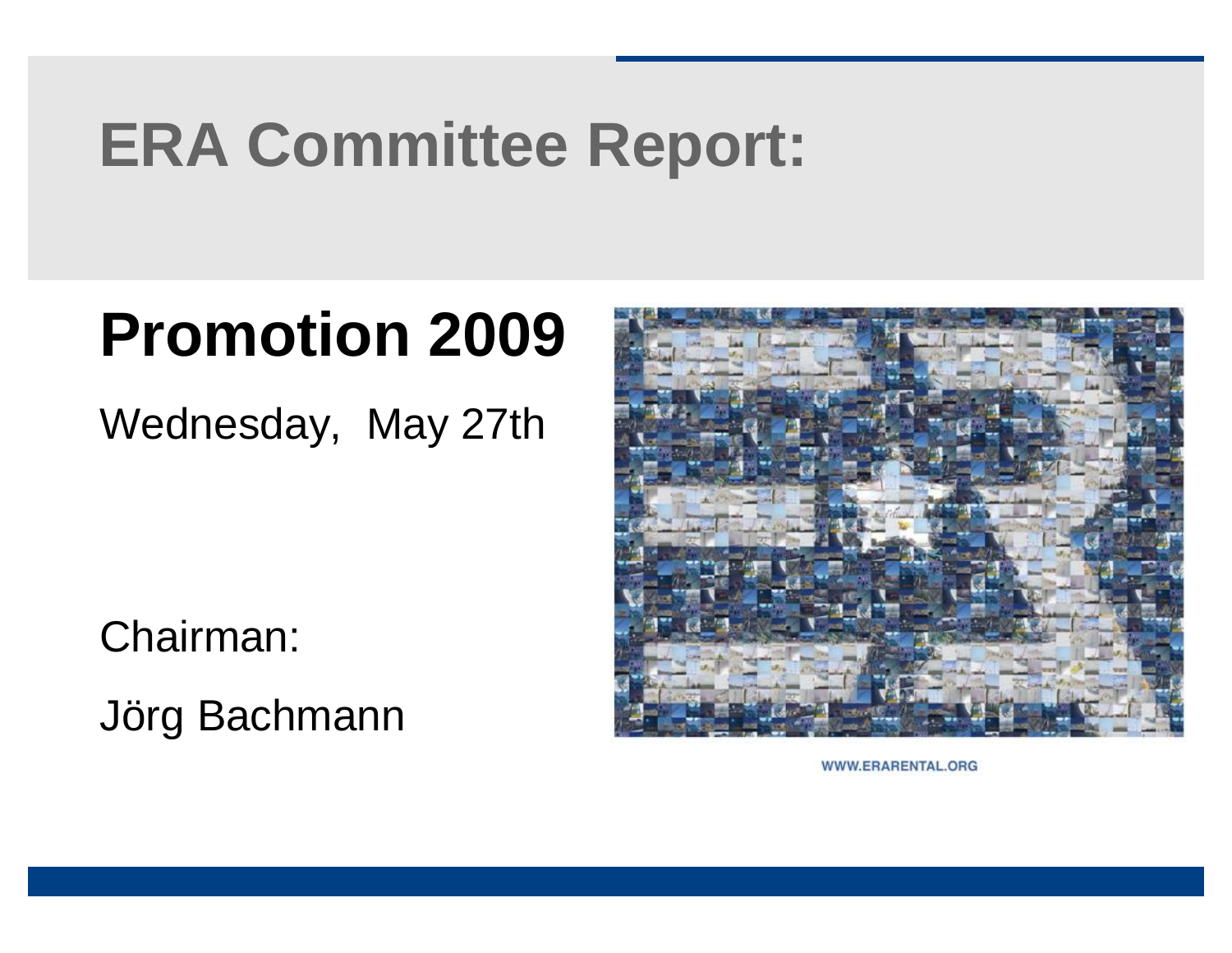

Content of the Presentation

Mission of the Promotion Committee

Achievements and ongoing projects:

- 1. Rent versus Buy Calculator
- 2. Sponsorship of University Thesis
- 3. Article on Equipment Rental on Wikipedia
- 4. ERA Brand Identity
- 5. New ERA Website
- 6. Member to Member Program
- 7. The School of Rental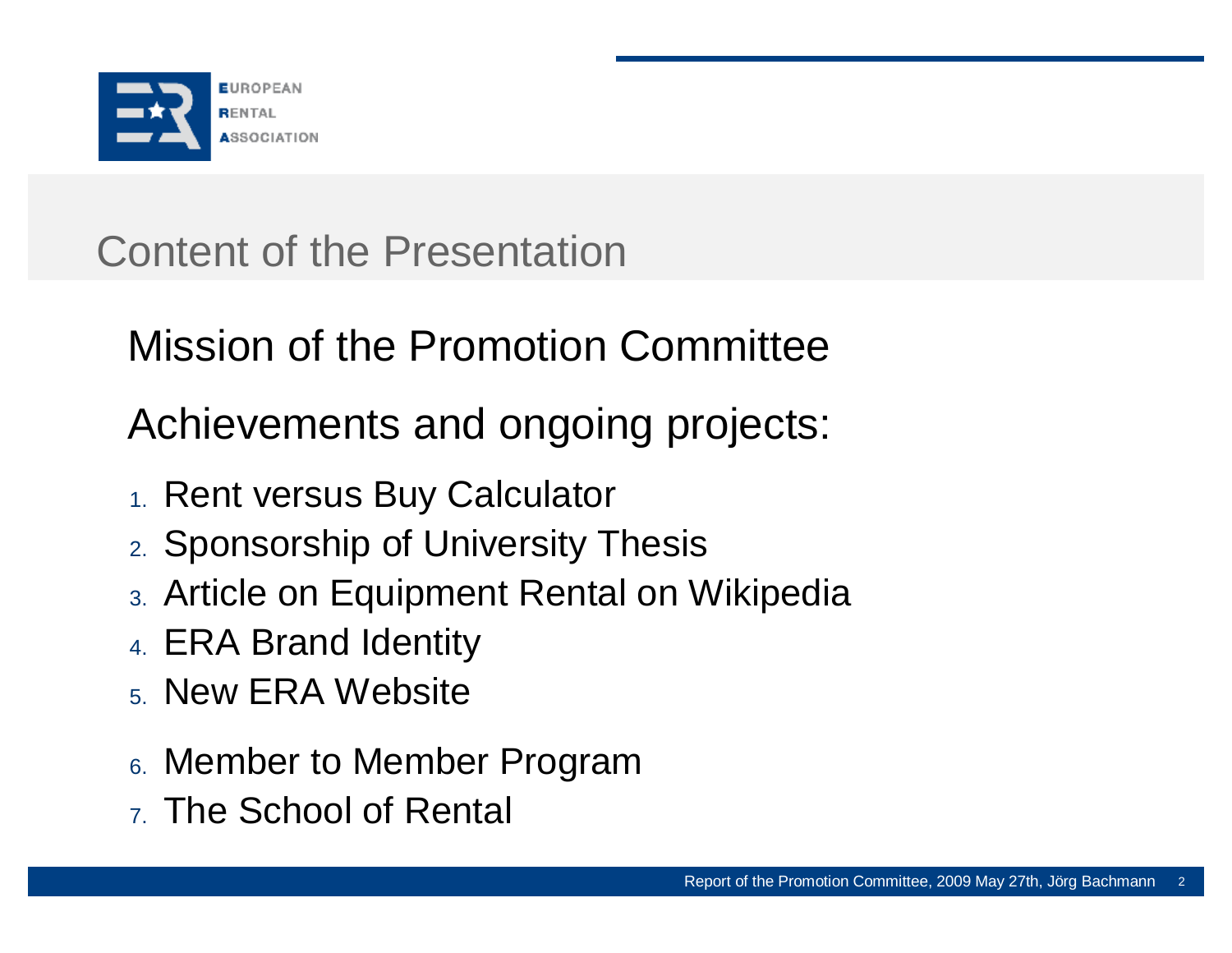

### Mission of the Promotion Committee

The Promotion Committee is one of the original four Committees set up in the European Rental Association to increase the awareness about equipment and machine Rental business throughout Europe. It is important to communicate in one voice the advantages of Rental not depending on the maturity of the market.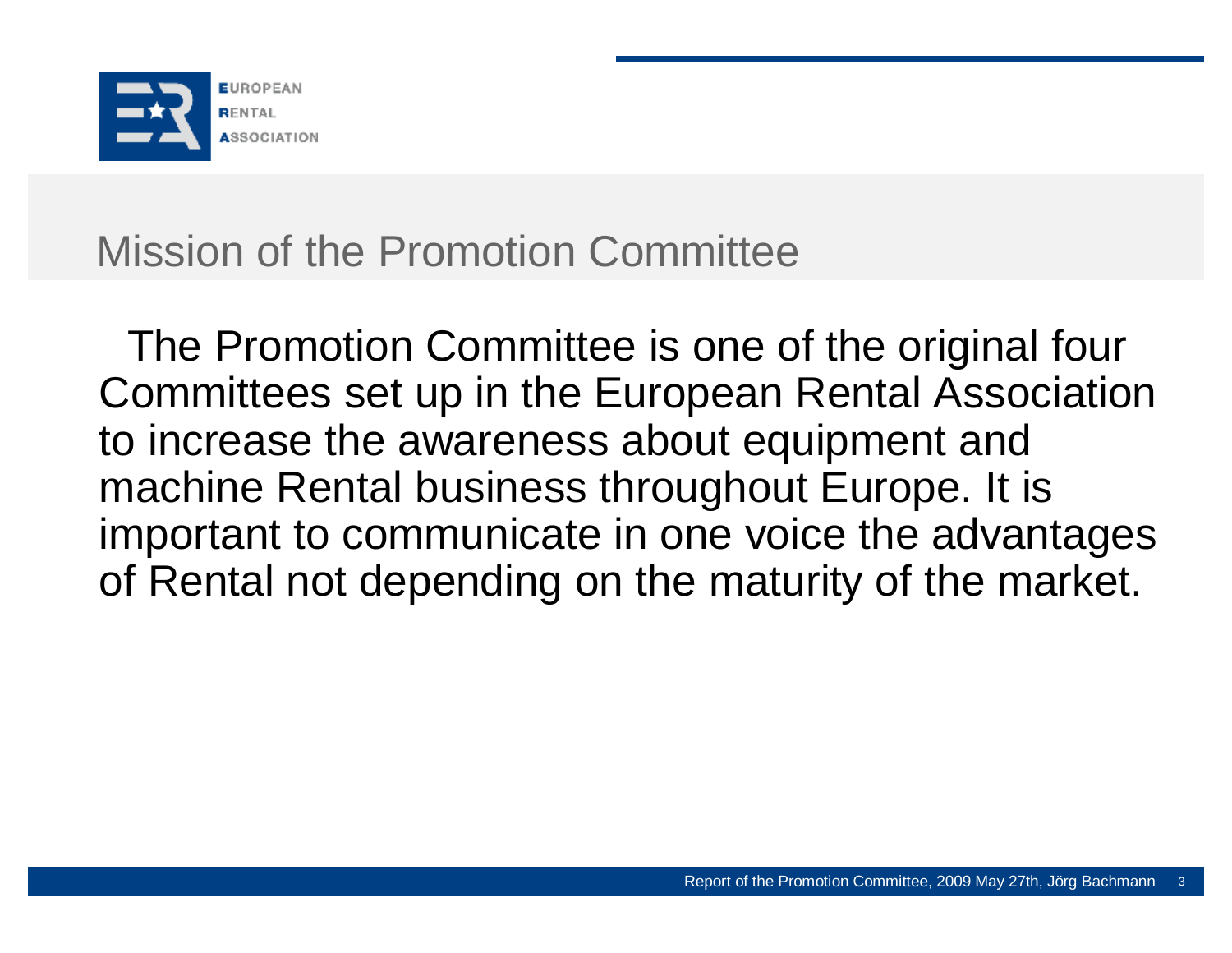

### Achievements: Rent versus Buy Calculator

n A tool to show real and hidden costs by the economic assessment of an investment versus a rental opportunity.

n Available in several languages: Danish, Dutch, English, French, German, Italian and Spanish.

n Easy to use through the process and design.

n You find it on the ERA-USB stick who gets handed out on the convention and trade shows where ERA has a booth and on the ERA homepage.

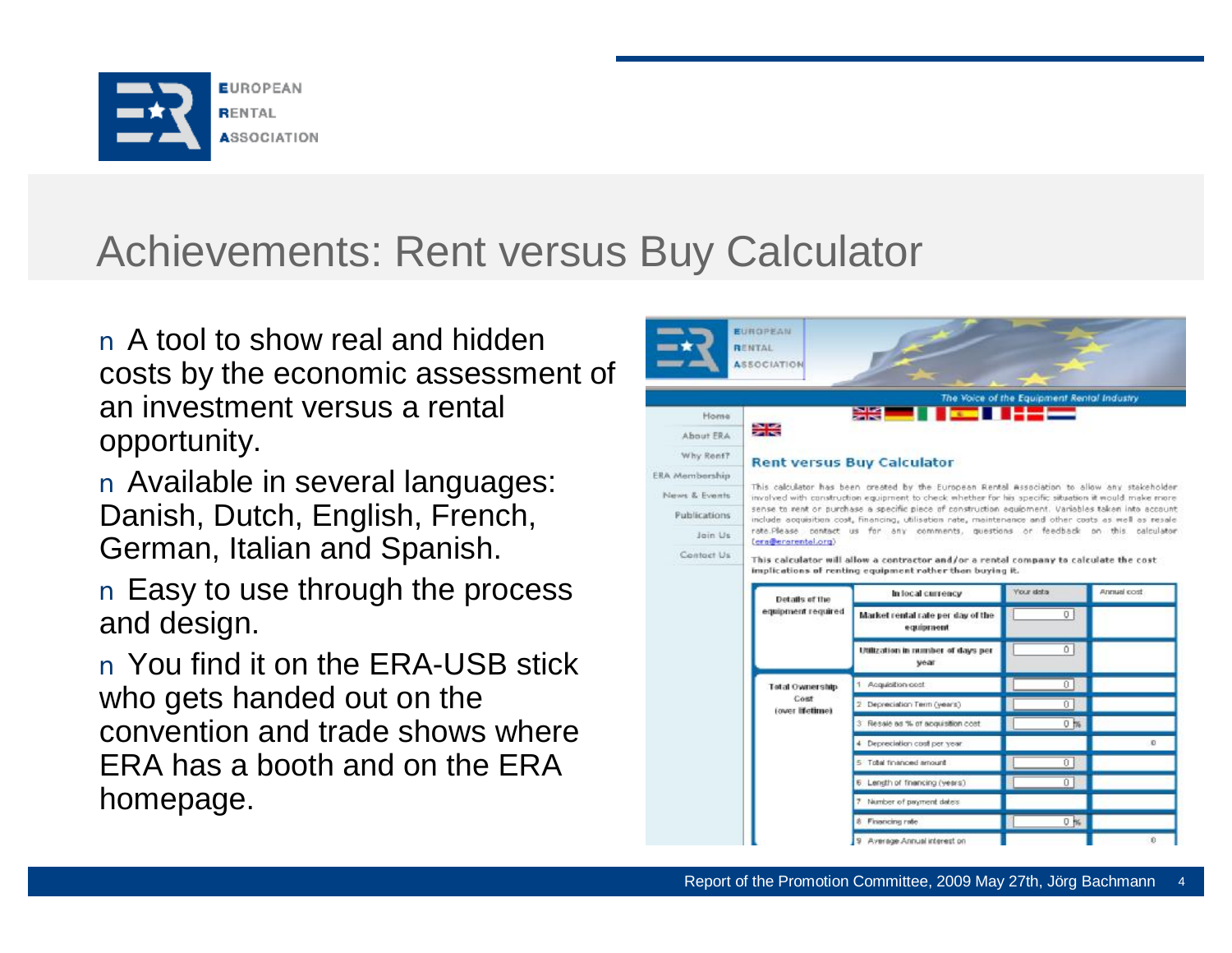

## Achievements: Sponsorship of University Thesis

#### n The objective for the ERA is to support the research on Europe's rental industry

#### n Sponsorship of two University Thesis:

<sup>n</sup> Barbara Girotto, an Italian student of the Professor F. Della Puppa University the of Venice has just handed in a summary report. The Thesis focuses on evaluating findings resulting from the application of the Rent versus Buy Calculator by Italian companies who are also working abroad.

<sup>n</sup> Rok Ferjan, a Slovenian student of the Faculty of Economics at Ljublijana University. It will deal with investment decisions and renting of small construction machines on the Slovenian Rental market.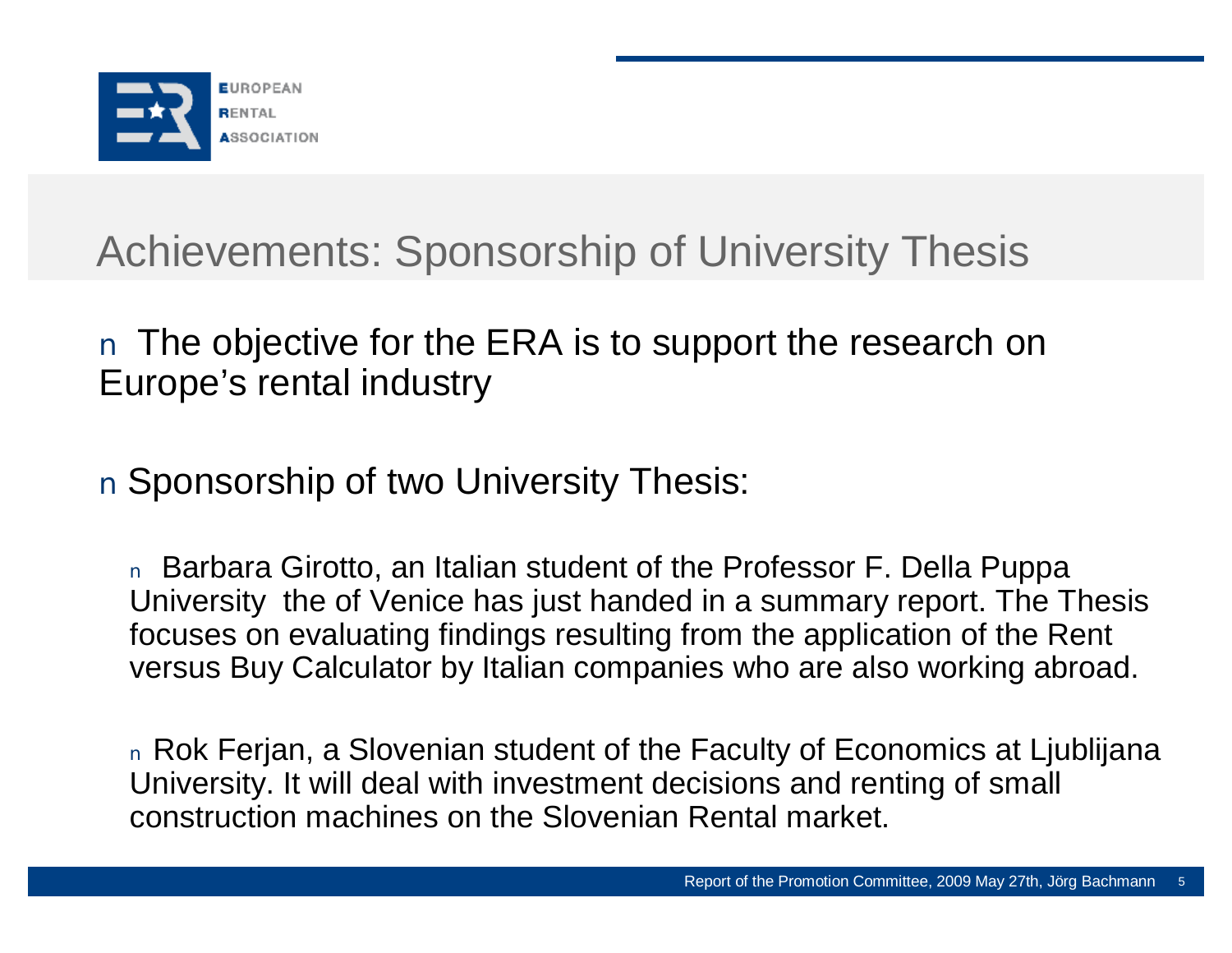

## Achievements: Sponsorship of University Thesis

#### n Index of the Thesis from B. Girotto

- 1. European Construction market: Structure and Dynamics
- 2. European Market of Rental: Rental Indexes and rental incidence on construction markets
- 3. Rental Promotion in Europe and East Europe Countries
- 4. Conclusion
- n In her conclusion the enterprises don't know the ERAcalculator in the moment.
- n It would be more a tool to check choices which are already made than to direct choices
- n "However rental is an option not yet largely available and practiced within construction markets of Eastern Europe, …."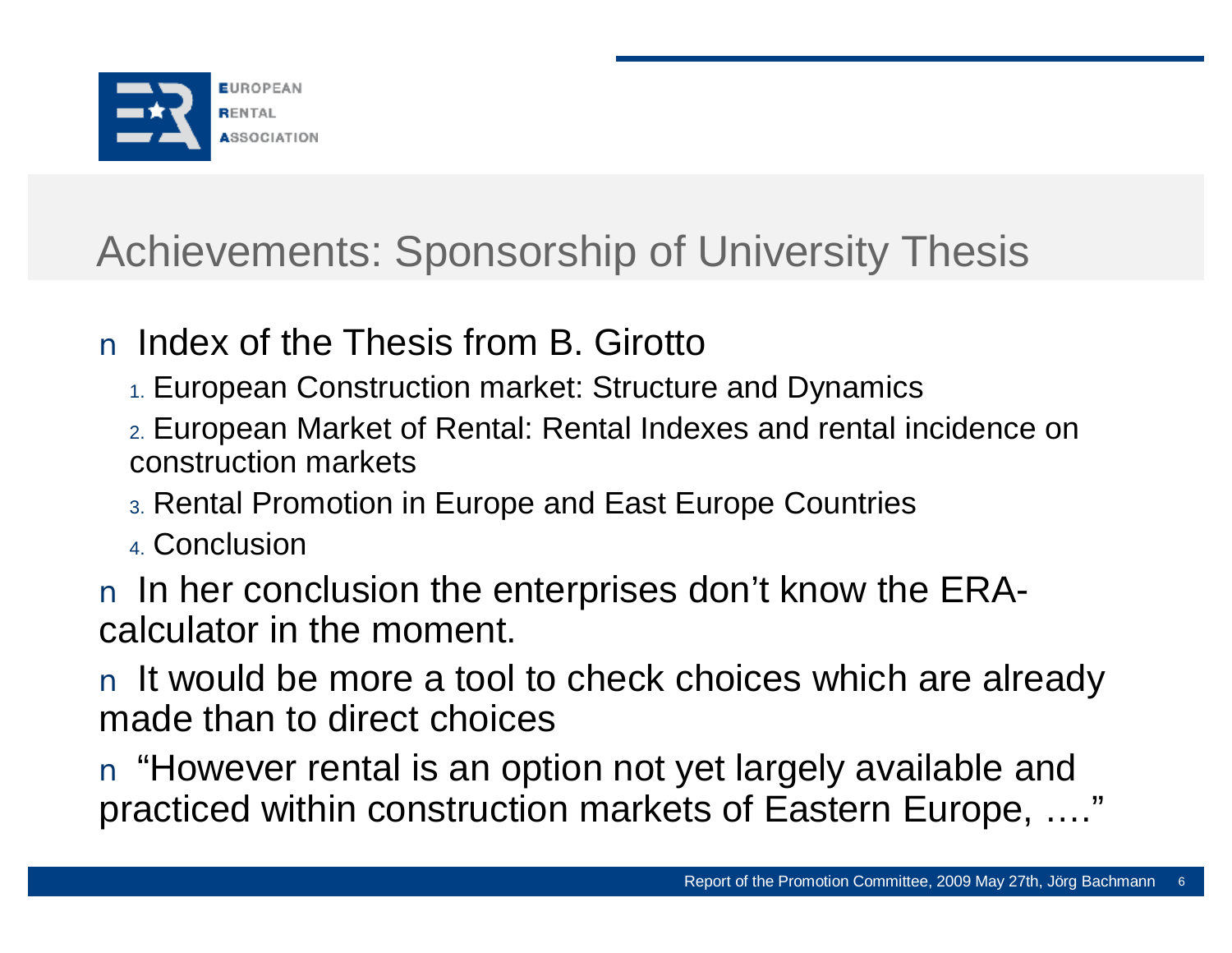

### Achievements: Article on Wikipedia

|                                                                            | Make a donation to Wikipedia and give the gift of knowledge!<br>article<br>discussion<br>edit this page<br>history                                                                                                                                                                                                                                                                                                                                                                                                                                 | & Log in / create accoun |
|----------------------------------------------------------------------------|----------------------------------------------------------------------------------------------------------------------------------------------------------------------------------------------------------------------------------------------------------------------------------------------------------------------------------------------------------------------------------------------------------------------------------------------------------------------------------------------------------------------------------------------------|--------------------------|
|                                                                            | <b>Plant Hire</b>                                                                                                                                                                                                                                                                                                                                                                                                                                                                                                                                  |                          |
|                                                                            | From Wikipedia, the free encyclopedia                                                                                                                                                                                                                                                                                                                                                                                                                                                                                                              |                          |
| WIKIPEDIA<br>The Free Encyclopedia                                         | This article or section has multiple issues. Please help improve the article or discuss these issues on the talk page.<br>In the does not cite any references or sources. Please help improve it by citing reliable sources. Tagged since March 2009.                                                                                                                                                                                                                                                                                              |                          |
| navigation<br>• Main page                                                  | Visit the main page [alt-z]<br>" Very few or no other articles link to it. Please help introduce links to this page from other articles related to it. Tagged since March<br>2009.                                                                                                                                                                                                                                                                                                                                                                 |                          |
| Contents<br>Featured content                                               | It may need to be wikified to meet Wikipedia's quality standards. Tagged since March 2009.                                                                                                                                                                                                                                                                                                                                                                                                                                                         |                          |
| Current events<br>• Random article                                         | It may require general cleanup to meet Wikipedia's quality standards. Tagged since March 2009.                                                                                                                                                                                                                                                                                                                                                                                                                                                     |                          |
| search                                                                     | About equipment rental in Europe                                                                                                                                                                                                                                                                                                                                                                                                                                                                                                                   |                          |
| Search<br>Go                                                               | Equipment rental, also called plant hire in some countries, is a service industry providing machinery, equipment and tools of all kinds and sizes (from earthmoving to powered access,<br>power generation to hand-held tools etc.) for a limited period of time to final users, mainly to construction contractors but also to the industry and to individual consumers.                                                                                                                                                                          |                          |
| interaction                                                                | The equipment rental industry is a relatively new industry, which first developed in Anglo-Saxon countries. The American Rental Association was founded as early as 1955, and first wave<br>of consolidation took place as early as in the 70's in America, leading to the creation of companies with nation-wide operations.                                                                                                                                                                                                                      |                          |
| About Wikipedia<br>Community portal<br>Recent changes<br>Contact Wikipedia | Europe is catching up since the 80's. The industry has moved from mostly family-owned small businesses to the creation of a number of international groups, some of which have an<br>annual turnover close to €1billion. In 2007, 5 out of 10 of the largest equipment rental companies in the world were European. The large majority of companies in the industry however stil<br>have fewer than 5 employees and concentration in the industry is expected to set for a pause in 2008-2009 as a consequence of the international credit crunch. |                          |
| Donate to Wikipedia<br>$=$ Help                                            | The situation of the equipment rental industry still varies largely from one country to another in Europe. The industry is indeed more mature in some markets than others. Equipment sale:<br>penetration is for example lowest in Italy and Germany (around 10-11%) and highest in the UK and Northern Europe (up to 62%). Its growth potential is still important in Southern, Central                                                                                                                                                           |                          |
| toolbox                                                                    | and Eastern Europe, where some countries saw a double-digit growth rate for rental in recent booming years.                                                                                                                                                                                                                                                                                                                                                                                                                                        |                          |
| . What links here                                                          | The main reasons for the industry's overall fast development are:                                                                                                                                                                                                                                                                                                                                                                                                                                                                                  |                          |
| Related changes<br>Upload file<br><b>B</b> Special pages                   | . Capital Release: In times where they have to demonstrate high levels of profit compared to invested capital, contractors are increasingly eager to rent equipment, as it allows them to<br>minimize the size of their equipment fleet. Less immobilized capital, allows for improved cost control, lower maintenance costs as well as for a reduction in transportation fleets. Renting                                                                                                                                                          |                          |
| Printable version                                                          | equipment with operators even allows for optimizing staff costs.                                                                                                                                                                                                                                                                                                                                                                                                                                                                                   |                          |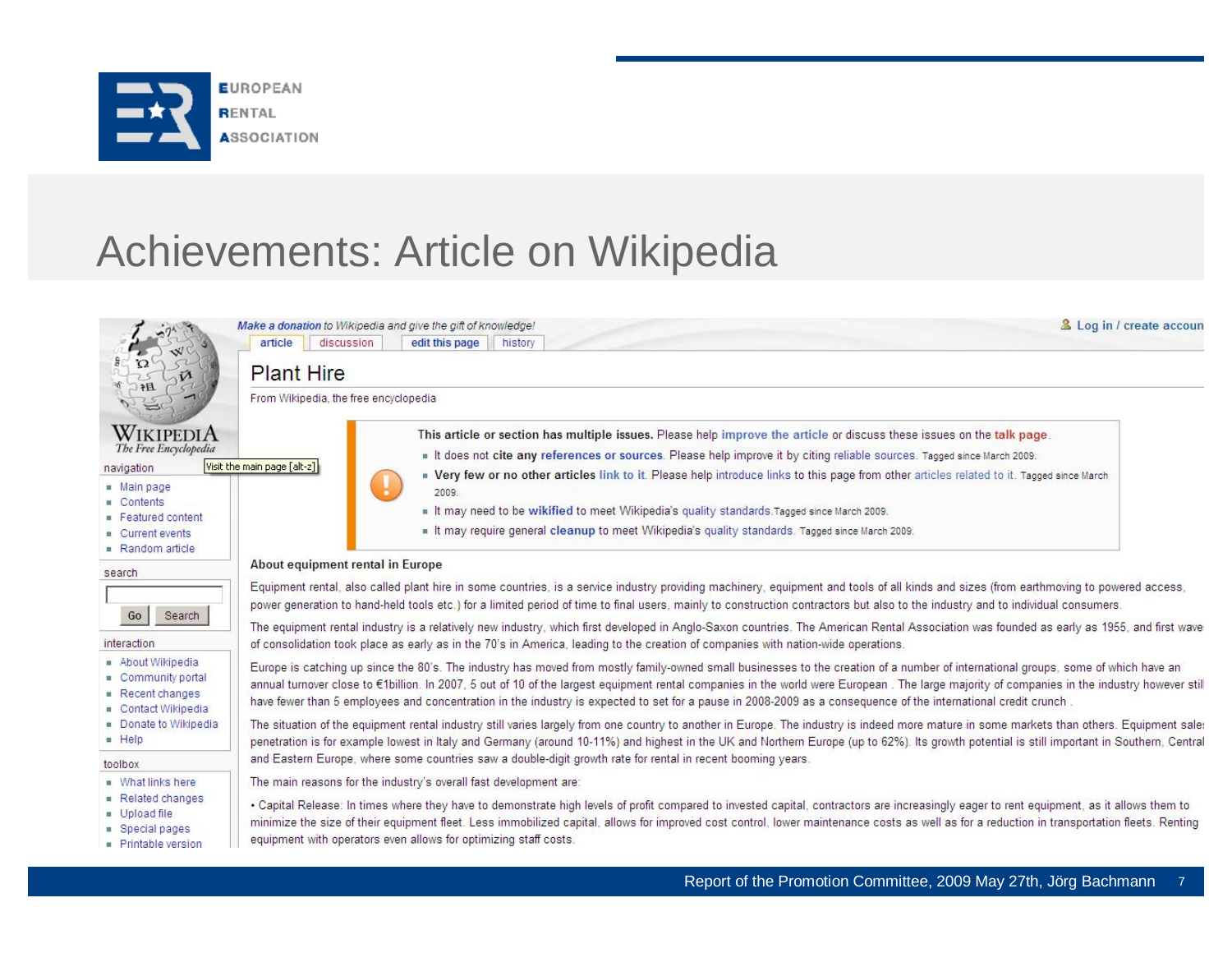

## Achievements: ERA Brand Identity

#### n We created a Brand Bible for the ERA Logo and its use

n The Logo got slightly adapted

n Primary and secondary colours got defined

n All kind of documents, layouts and printings are defined by the ERA's graphical chart

n If you want to use ERA Logo, feel free to ask the Secretary for its use

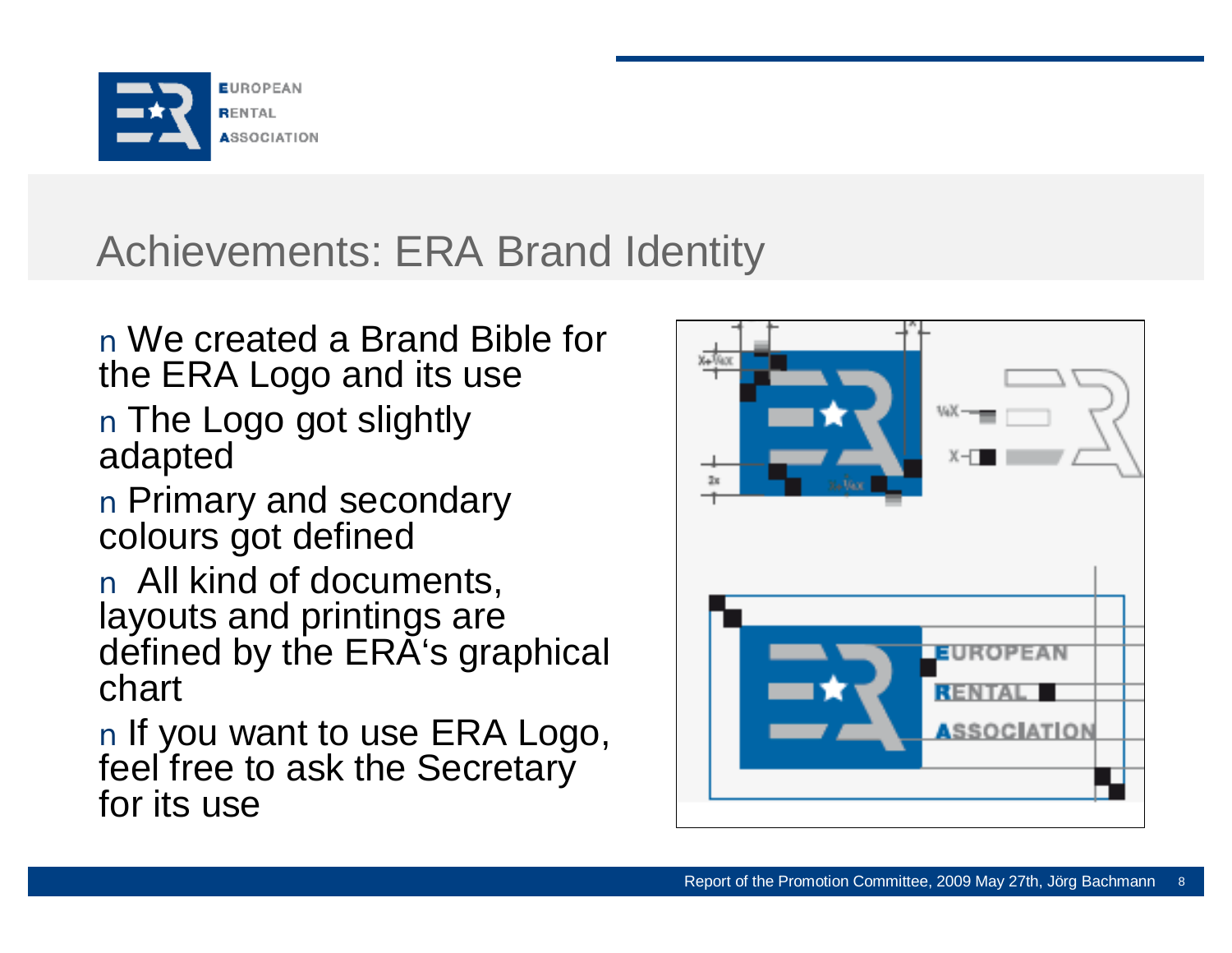

n The Promotion Committee rebuilt the ERA Website after receiving the official go from the Board.

n A pitch with agencies, we chose the agency ALIAS2K, based in Italy, and briefed it to create drafts of a possible design.

- n The major changes of the new Website are:
	- <sup>n</sup> A more state-of-the-art design
	- <sup>n</sup> An easier navigation and more user friendly
	- <sup>n</sup> The site will be dynamic

n The information the ERA homepage shows will be interesting for our major target groups

- n There is a much more easy way to update the content through a CMS
- <sup>n</sup> The possibility exists to put videos and images easily on the page
- n The site will be online at end of June.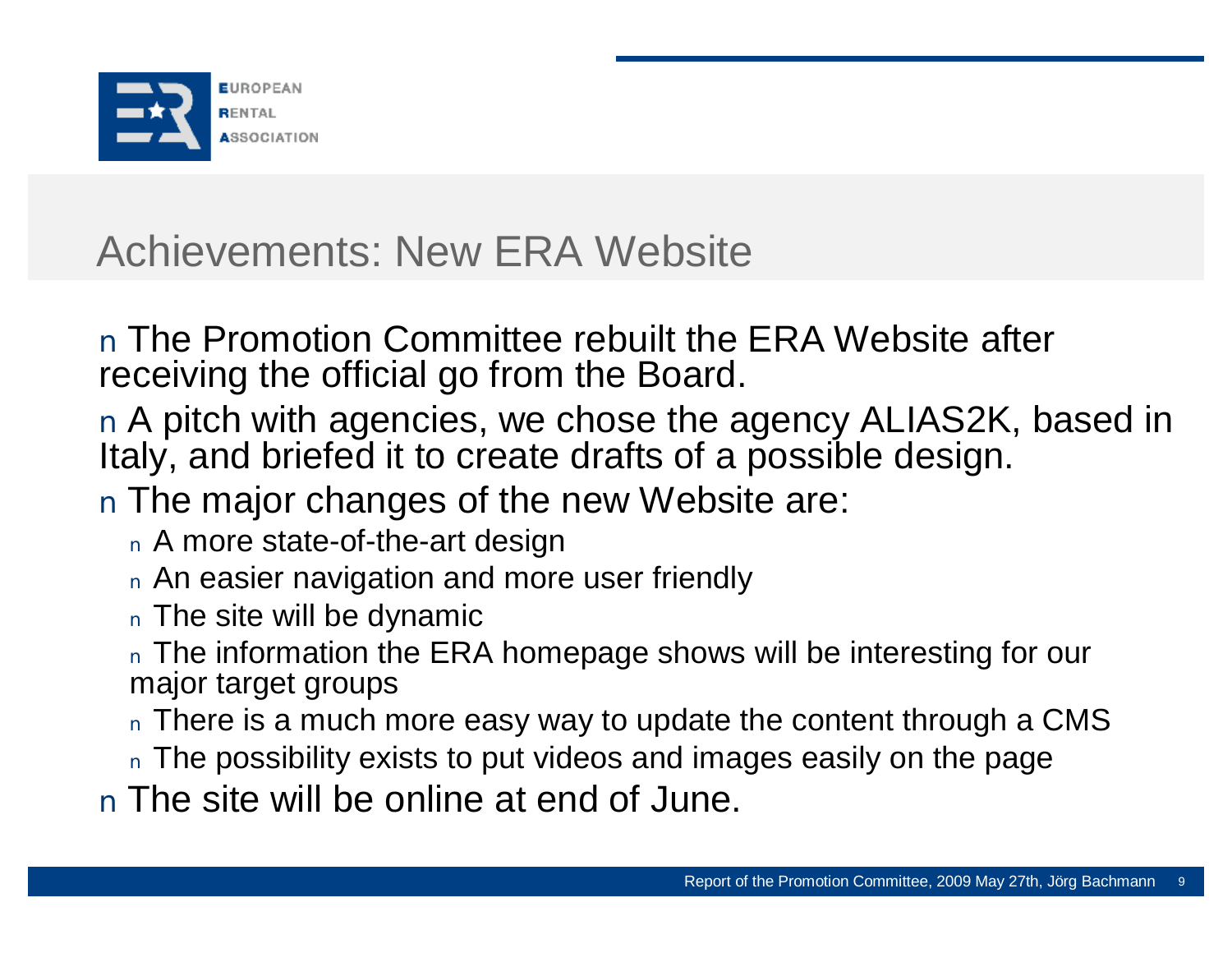

| <b>EUROPEAN</b><br><b>RENTAL</b><br><b>ASSOCIATION</b>                                                                                                     | THE VOICE OF THE EQUIPMENT RENTAL INDUSTRY                                                                |                                                                                                                                                                                                                                                             |                                    |
|------------------------------------------------------------------------------------------------------------------------------------------------------------|-----------------------------------------------------------------------------------------------------------|-------------------------------------------------------------------------------------------------------------------------------------------------------------------------------------------------------------------------------------------------------------|------------------------------------|
| <b>MONE</b>                                                                                                                                                |                                                                                                           | <b>MEMBER LOCIN</b>                                                                                                                                                                                                                                         |                                    |
|                                                                                                                                                            | ABOUT * MEMBERS * WHY RENT * PUBLICATIONS * EVENTS * NEWS * CONTACT US                                    | E-mail<br>                                                                                                                                                                                                                                                  | * LOGIN >                          |
|                                                                                                                                                            |                                                                                                           |                                                                                                                                                                                                                                                             | LOST PASSWORD                      |
| The voice of the equipment rental industry                                                                                                                 |                                                                                                           | <b>M ERA IN 150 WORDS</b>                                                                                                                                                                                                                                   |                                    |
| * ARE YOU SEARCHING FOR A RENTAL<br>COMPANY?<br>* SOME REASON TO RENT<br>* RENT VS BUY? COMPARE HERE ><br><b>MINTERESTED IN</b><br><b>RENTAL EOUIPMENT</b> | <b>N</b> ARE YOU A<br><b>RENTAL COMPANY?</b>                                                              | ERA, the European Rental Association, is the<br>representative association of the equipment<br>rental sector in Europe. ERA nowadays<br>represents over 4,200 rental companies in<br>Europe, either through 12 national rental<br>associations or directly. |                                    |
| * LEARN MORE *                                                                                                                                             | * LEARN MORE                                                                                              |                                                                                                                                                                                                                                                             |                                    |
| M LATEST HEADLINES ( ) Revenues down but Hertz says volumes may be stabilising                                                                             |                                                                                                           |                                                                                                                                                                                                                                                             |                                    |
|                                                                                                                                                            | <b>SI ERA NEWS</b>                                                                                        | Y POPULAR NEWS SHORTCUTS                                                                                                                                                                                                                                    |                                    |
|                                                                                                                                                            | <b>ERA</b> and Equipment Rental<br>on Wikipedia<br>APRIL, 8TH 2009<br>BY ERA PRESIDENT                    | <b>BUY</b><br>EUROPE<br><b>RENT</b><br>MARKET<br>MEMBERSHIP                                                                                                                                                                                                 | <b>BUSINESS</b><br><b>INDUSTRY</b> |
|                                                                                                                                                            | The European Rental Association created<br>two articles on Wikipedia to promote rental<br>on the internet | <b>N SEARCH A RENTAL COMPANY</b><br>COMPANY NAME                                                                                                                                                                                                            |                                    |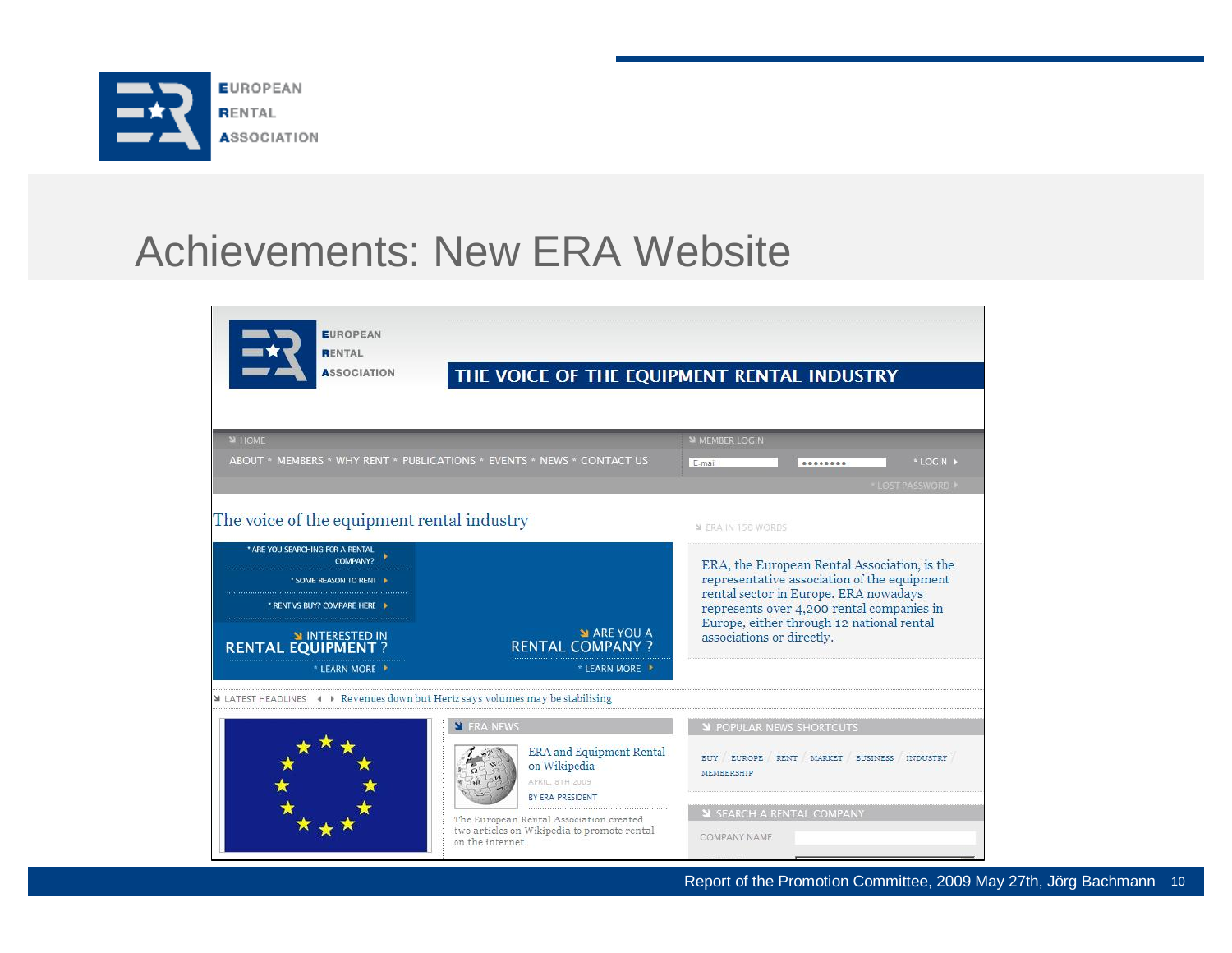

| M LATEST HEADLINES 4 ▶                                                               | Terex access equipment sales fall 64%                                                                     |                                                                                                                       |
|--------------------------------------------------------------------------------------|-----------------------------------------------------------------------------------------------------------|-----------------------------------------------------------------------------------------------------------------------|
|                                                                                      | <b>STERA NEWS</b>                                                                                         | POPULAR NEWS SHORTCUTS                                                                                                |
|                                                                                      | <b>ERA</b> and Equipment Rental<br>on Wikipedia<br>APRIL, 8TH 2009<br>BY ERA PRESIDENT                    | EUROPE<br><b>BUSINESS</b><br>INDUSTRY<br><b>BUY</b><br><b>RENT</b><br>MARKET<br>MEMBERSHIP                            |
|                                                                                      | The European Rental Association created<br>two articles on Wikipedia to promote rental<br>on the internet | SEARCH A RENTAL COMPANY<br>COMPANY NAME                                                                               |
| EU Affairs Committee sets out<br>its Objectives<br><b>BY ERA Secretariat</b>         | Save the date for the ERA<br>Convention 2009<br>MARCH, 20TH 2009                                          | COUNTRY<br>- please choose one --<br>$\blacktriangledown$<br>SECTOR / ACTIVITY<br>- please choose one -<br>* SEARCH ▶ |
| The EU affairs committee met on 13<br>January in Brussels                            | <b>BY ERA Secretariat</b><br>ERA Convention comes to Manchester, 26-<br>27 May 2009                       | <b>N FOCUS ON THE EVENT</b>                                                                                           |
| Call for Proposals: ERA sponsoring<br><b>University Theses</b><br>BY ERA Secretariat | ERA welcomed two new<br>members in March<br>MARCH, 20TH 2009<br><b>BY ERA Secretariat</b>                 |                                                                                                                       |
| In 2008/2009, the European Rental<br>Association is sponsoring a Masters' thesis     | ERA continues to grow                                                                                     |                                                                                                                       |
| at the University of Venice                                                          | INDUSTRY NEWS by khi<br>from: Access International                                                        | ◎ 江中村 田井 田井 中心                                                                                                        |
|                                                                                      | JLG sales fall 69% in quarter to 31 March                                                                 |                                                                                                                       |
|                                                                                      | from: KHL - IRN<br>Atlas Copco Specialty Rental aids earthquake<br>relief                                 | Dont't miss our convention in Manchester<br>intro text                                                                |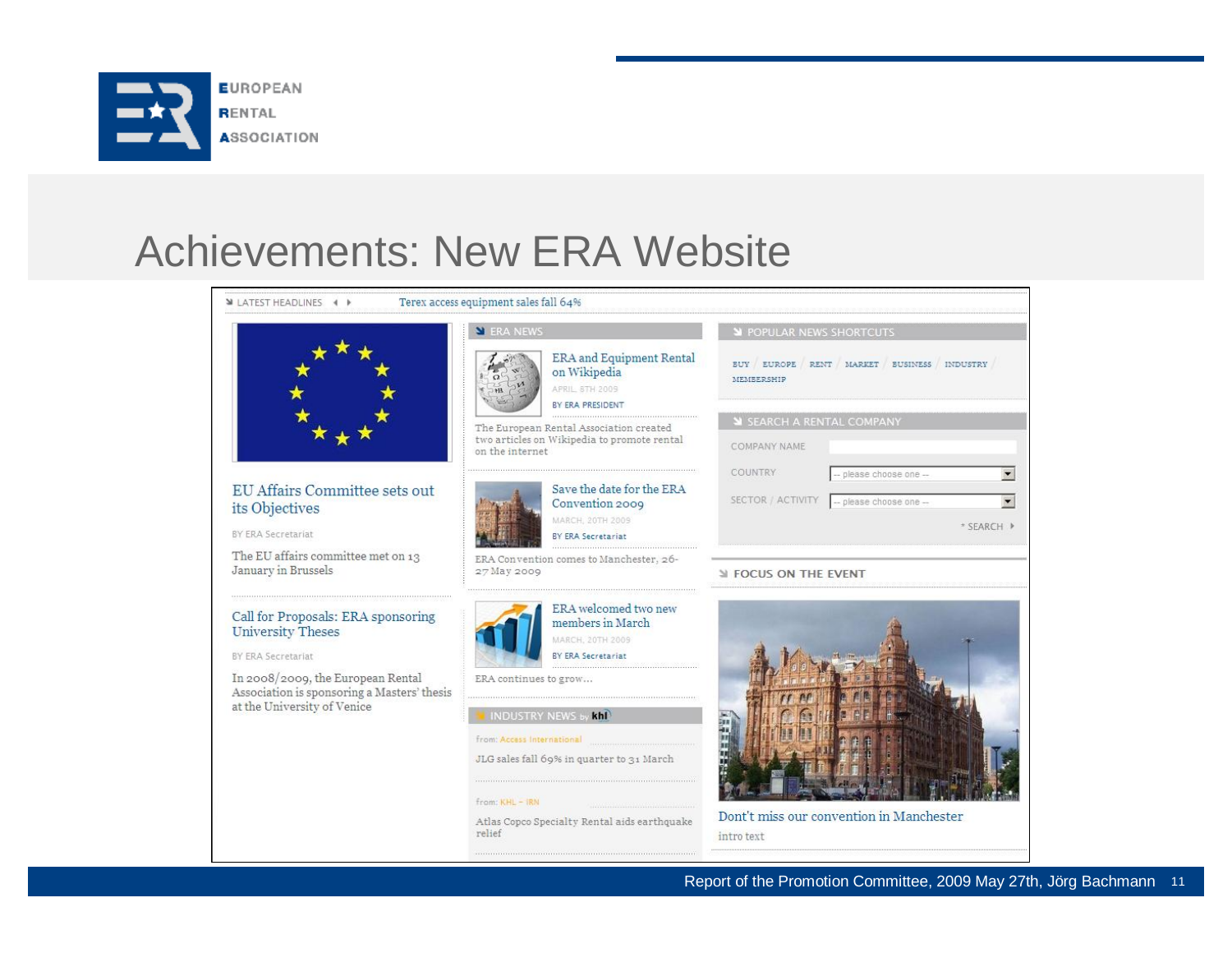

| Call for Proposals: ERA sponsoring<br>University Theses<br><b>EV FRA Georgenetist</b> | ERA welcomed two new<br>members in March.<br>MARCH, 20TH 2006<br>EV ERA Secretarist |                                                                                                                                                                                                                                                                                                 |
|---------------------------------------------------------------------------------------|-------------------------------------------------------------------------------------|-------------------------------------------------------------------------------------------------------------------------------------------------------------------------------------------------------------------------------------------------------------------------------------------------|
| In 2008/2009, the European Rental                                                     | ERA continues to grow                                                               |                                                                                                                                                                                                                                                                                                 |
| Association is sponsoring a Masters' thesis<br>at the University of Venice            |                                                                                     |                                                                                                                                                                                                                                                                                                 |
|                                                                                       | INDUSTRY NEWS IN KHI                                                                |                                                                                                                                                                                                                                                                                                 |
|                                                                                       | Trum Arrass bearing tool.                                                           | <b>Asset</b>                                                                                                                                                                                                                                                                                    |
|                                                                                       | JLG sales fall 69% in quarter to 31 March                                           |                                                                                                                                                                                                                                                                                                 |
|                                                                                       | From HHL - IRA                                                                      |                                                                                                                                                                                                                                                                                                 |
|                                                                                       | Atlas Capco Specialty Rental aids earthquake<br>relief                              | Dont't miss our convention in Manchester<br>intro text                                                                                                                                                                                                                                          |
|                                                                                       | $f_{F00}$ m, 1972 - 1979                                                            |                                                                                                                                                                                                                                                                                                 |
|                                                                                       | Speedy adds mobile security towers to fleet.                                        | <b>24 ASSOCIATIONS NEWS</b>                                                                                                                                                                                                                                                                     |
|                                                                                       |                                                                                     |                                                                                                                                                                                                                                                                                                 |
|                                                                                       |                                                                                     | from: ERA PRESIDENT                                                                                                                                                                                                                                                                             |
|                                                                                       |                                                                                     | The European Equipment Rental Industry 2008 Report<br>Raleased                                                                                                                                                                                                                                  |
| <b>EUROPEAN</b><br><b>RENTAL</b><br><b>ASSOCIATION</b>                                |                                                                                     | This calculator has been created by the<br><b>European Rental Association to allow</b><br>any stakeholder involved with<br>construction equipment to check whether<br>for his specific situation it would make<br>more sense to rent or purchase a specific<br>piece of construction equipment. |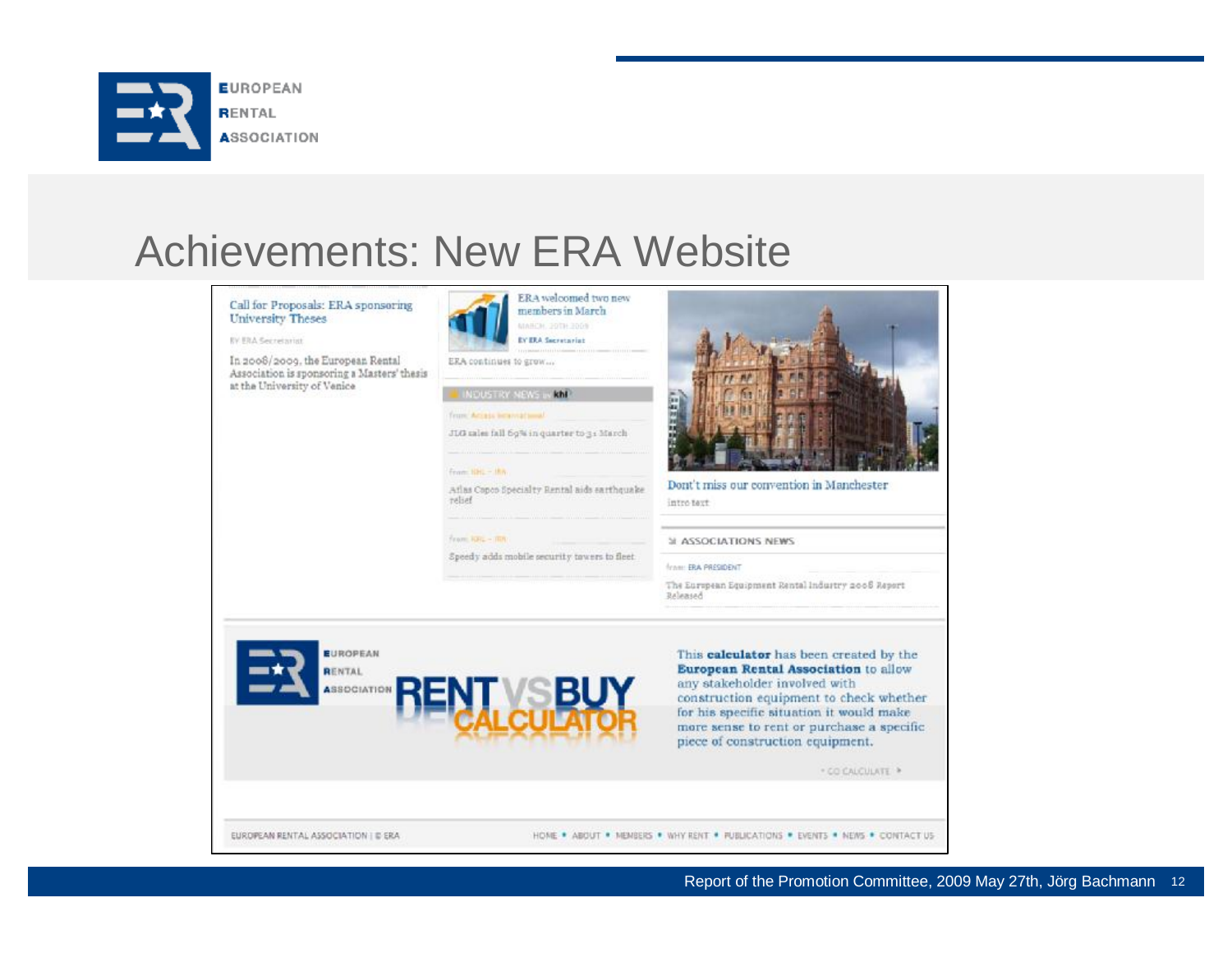

## Achievements: Member to Member Program

n Goals are first to help the association to recruit new members and second to better welcome new members. n The program is developed and running. n It is based on ambassadors and there is one at least in each European country represented within the ERA. nPlatform for the ambassadors should be national meetings and events (e.g. trade shows, association convention) to talk to the potential members about the ERA and to invite them to an ERA event, best convention.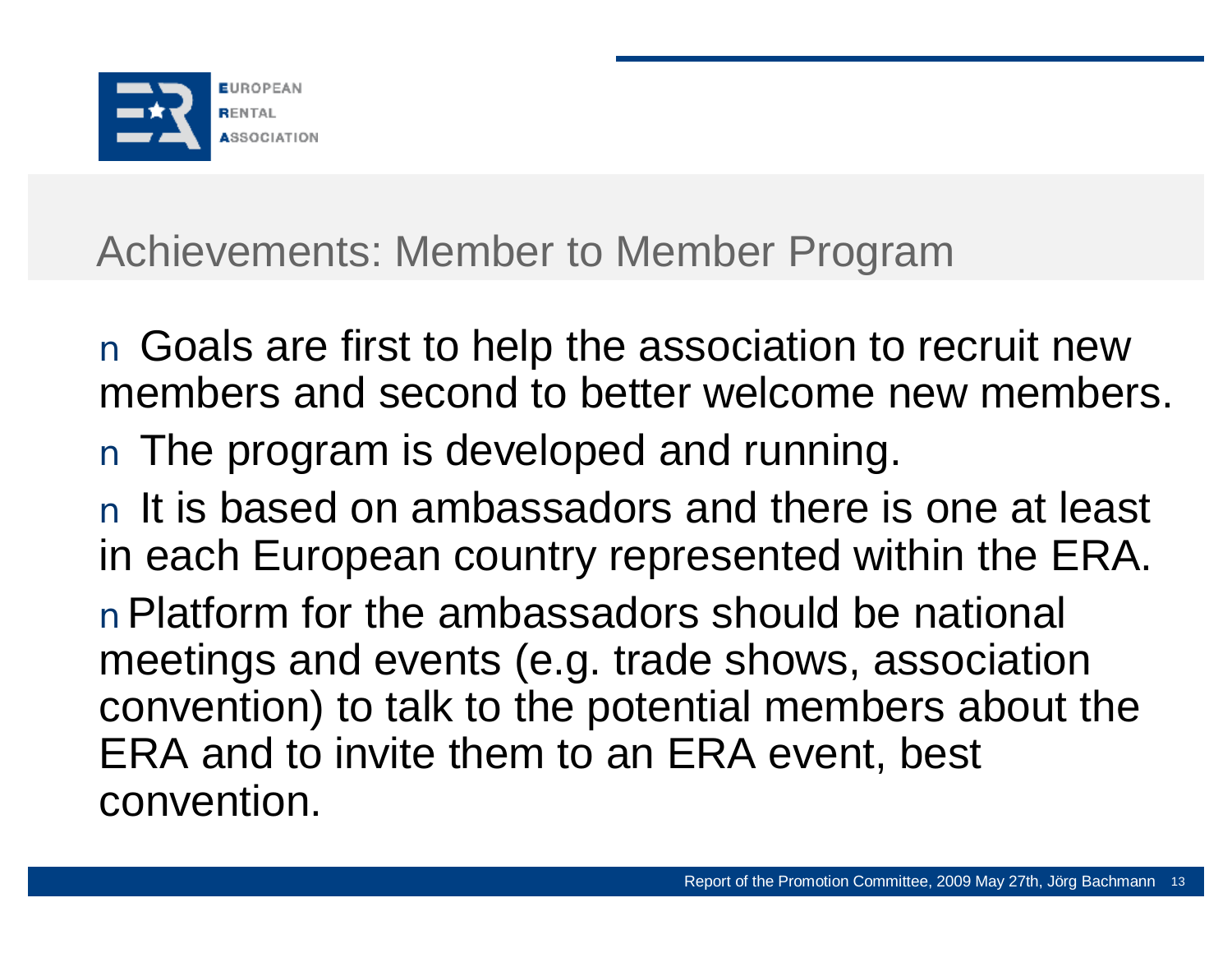

Achievements: The School of Rental

n The italian assocation ASSODIMI publishes a guide how to set up and run a rental company. It is in italian language.

n ASSODIMI was so kind to hand the guidebook to the ERA to publish it on a European base.

n In the moment we are reviewing and adapting the guidebook to an European standard.

nIn September the Promotion committee will decide if it is possible to use.